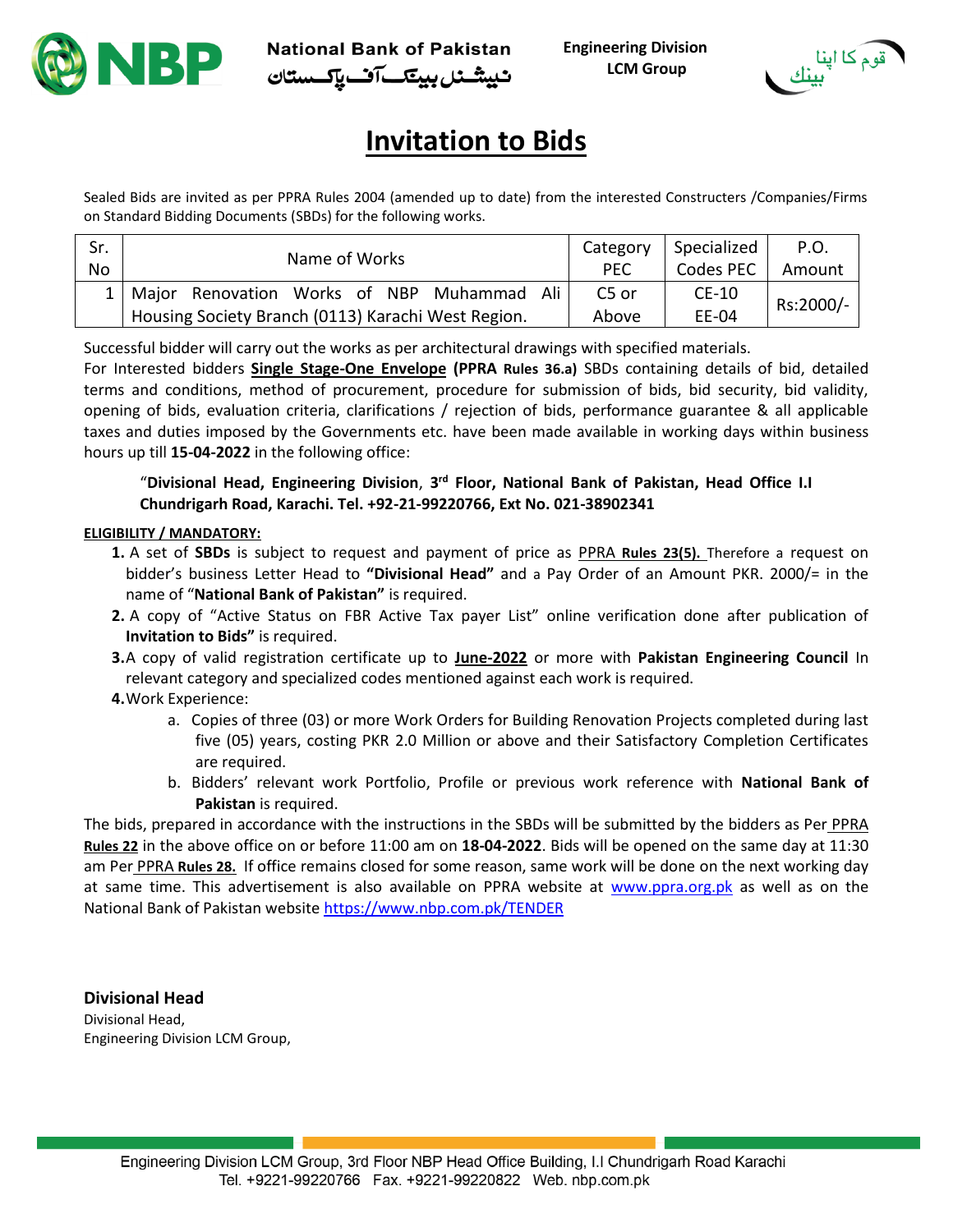

**National Bank of Pakistan Engineering Division** ئىيىشى*نل بىيتكى آف پاكىستان* 

 **LCM Group**



**Re-Defined Clause-1**

**1.** A set of **SBDs** is subject to request and payment of price as PPRA **Rules 23(5).** Therefore a request to **"Divisional Head"** on bidder's business Letter Head is required. SBDs Price is PKR. 2000/= will be deposited in **National Bank of Pakistan** through **SBDs Price Form** available at office below.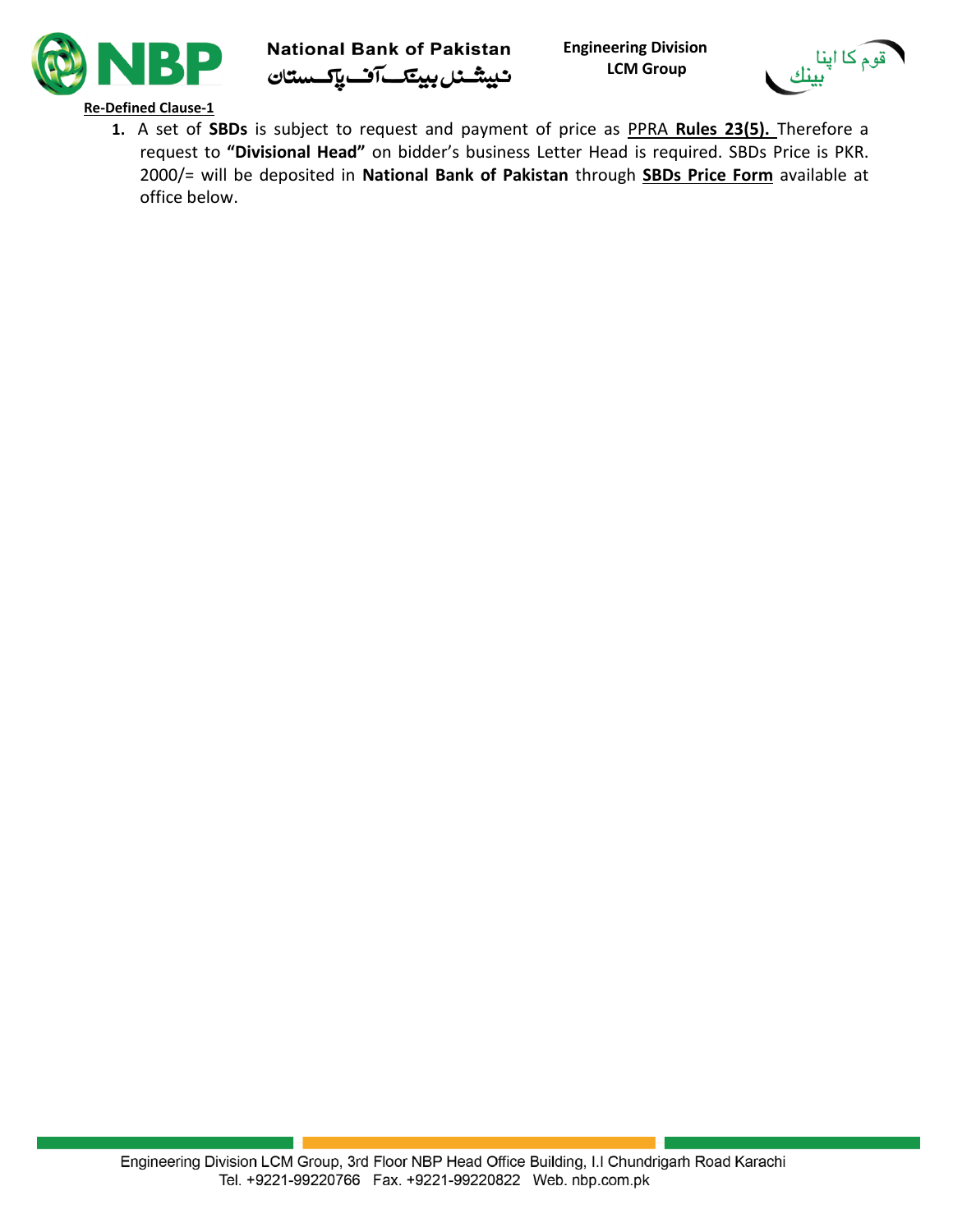

National Bank of Pakistan Engineering Division<br>ٹیپششن*ل ب*ینک آف پاکستان LCM Group

 **LCM Group**



# **Addendum**

## **Major Renovation Works of NBP Muhammad Ali Housing Society Branch (0113) Karachi West Region.**

Refer our above advertisement published on PPRA/NBP website dated 30<sup>th</sup> March 2022, the re-defined clause-1 printed below the signature of Divisional Head, Engineering Division is not the part of advertisement.

### "**Re-Defined Clause-1**

**1.** A set of **SBDs** is subject to request and payment of price as PPRA **Rules 23(5).** Therefore, a request to **"Divisional Head"** on bidder's business Letter Head is required. SBDs Price is PKR.2000/= will be deposited in **National Bank of Pakistan** through **SBDs Price Form** available at office below."

### **Divisional Head**

Divisional Head, Engineering Division LCM Group,